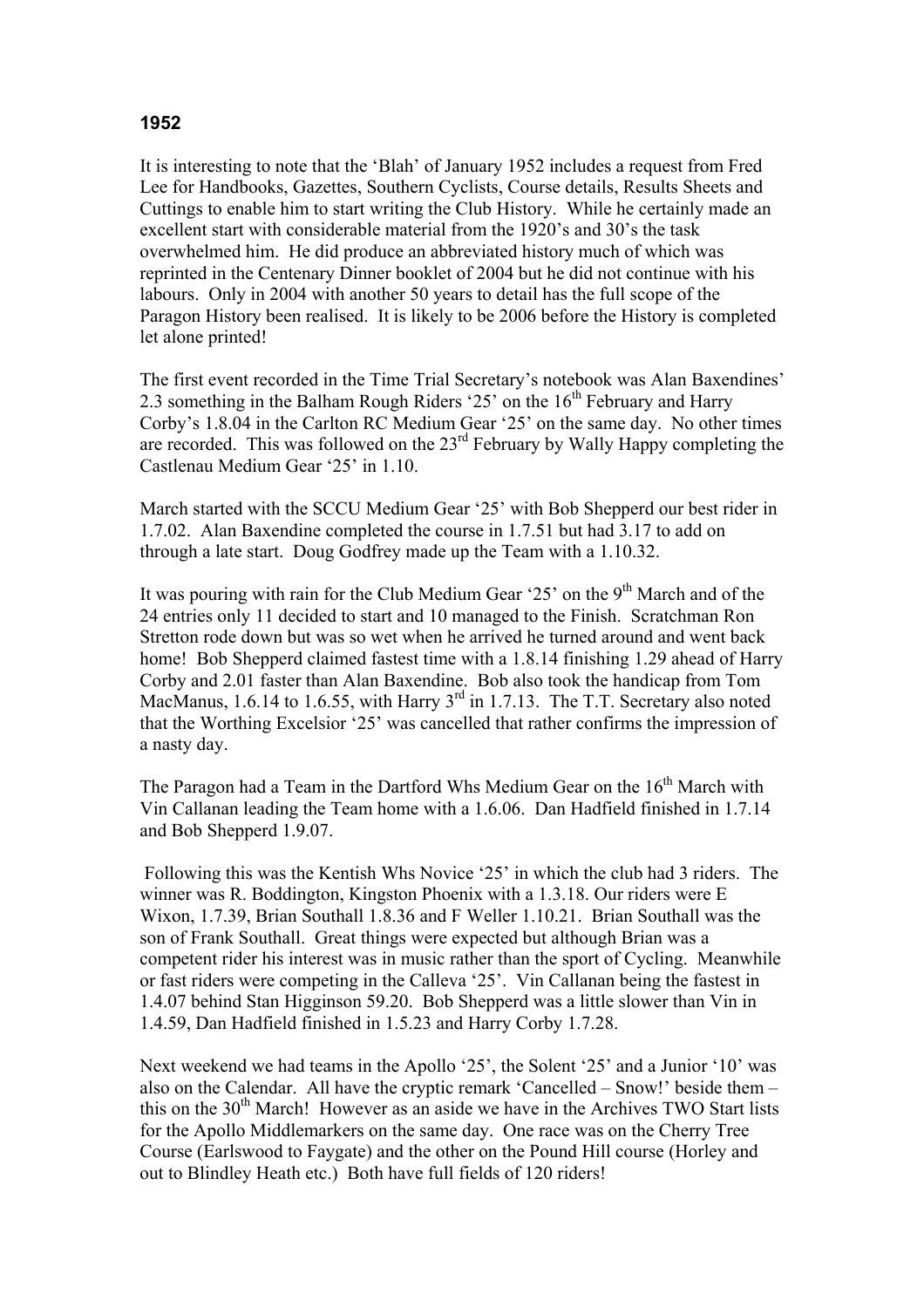To make up for this perhaps we had 32 entries for the Club '25' the next week-end of whom 28 started and 26 finished even though conditions were almost the same as the for the Medium Gear event. Vin Callanan made fastest time in 1.5.50 just holding off Ron Stretton by 6 seconds. Harry Corby was 3rd in 1.6.57 just beating Bob Shepperd by 2 seconds. Brian Southall was knocked off his machine by a passing lorry resulting in a broken collar-bone. Two Juniors headed the Handicap with Dennis Paine, 1.3.25, getting the better of Brian Hunt, 1.3.44, with Harry Corby  $3^{\text{rd}}$  with 1.4.27. A name to remember though was in  $7<sup>th</sup>$  place with young Walter Happy finishing in 1.8.21. There will be much more of this young man in later years.

Easter came with no one riding the Charlotteville '50', the Ealing Manor '25' was cancelled and only 3 riders in the Fountain '25' on the local Cherry Tree course. Vin Callanan was our fastest rider with a 1.2 19 ride, Bob Shepperd was next with a 1.4.18 and Ken Cattermole finished with a 1.5.36.Over on the Isle of Wight Wally Happy came  $2<sup>nd</sup>$  in one of the massed-start race held on the hills above Ryde.

On the 20<sup>th</sup> Mauruce and Ron Tugwell went up to Bishops Stortford for the University Tandem '30' and finished with a time of 1.11. On local roads the SCCU '50' was run. In the event won by Fred Marshall (Redhill) in 2.5.56 Vin Callanan finished  $4<sup>th</sup>$  in 2.7.47, Bob Shepperd 2.13.06, Harry Corby 2.13.19, Bob Corby 2.14.17, Dan Hadfied 2.15.24, Sid Butcher 2.15.34, John Vallack 2.17.23, Bill Arnold 2.17.58 and Phil Funnell 2.21.55. Our first three riders were  $2<sup>nd</sup>$  in the Team race. (We have five copies of this Result in the Archives!) West of London the WLCA (Clubs L-Z) '25' was held and the Paragon Team were Gerry Edmunds, 1.9.25, Tom MacManus 1.10.00 and Aubrey Hill 1.11.34.

Bob Shepperd manage to beat Vin Callanan in the De Laune '25' on the Cherry Tree course on the  $27<sup>th</sup>$  finishing in 1.3.26 to Vin's 1.3.34. Don Chamberlain was the Paragon's  $3<sup>rd</sup>$  man with a 1.6.45. Out on the Bath Road for the Spelthorne '25' Alan Baxendine finished in 1.5.03, Dan Hadfield 1.6.14, Phil Funnell 1.6.47 and Harry Corby 1.10.37. On the Farnham Alton Road in the Eclipse Middlemarkers '25' Bill Arnold completed the course in 1.8.00, Gerry Edmunds 1.8.40 and Tom MacManus 1.9.26.

Four teams were riding on the 4<sup>th</sup> May. In the Wessex '50' Dan Hadfield finished in 2.18.13 and Harry Corby 2.27.16. In the Clarence Whs '25' Alan Baxendine did 1.5.55 for 23rd place, Gerry Edmunds 1.7.31 and Bill Arnold 1.8.24. Out east of London Don Chamberlain completed the Brentwood '25' in 1.1.20 but was the only Paragon finisher and on the other side of London the Club had three finishers in the Slough '50' with Tom MacManus coming home in 2.21.41, E Cattermole 2.28.18, and Aubrey Hill 2.30.25. Not a particularly successful day.

May 8th was a black day for the Norwood Paragon with the passing of George Colget one of the Club's Founder members and the last survivor.

Tommy McNulty and Jock Proctor won the Professional Madison at Herne Hill.

There is a cryptic note in the T.T. Secretary's notebook on the  $11<sup>th</sup>$  May. 'Club '30'. Event Cancelled – Missing Marshall'. Whilst understandable, it has always been a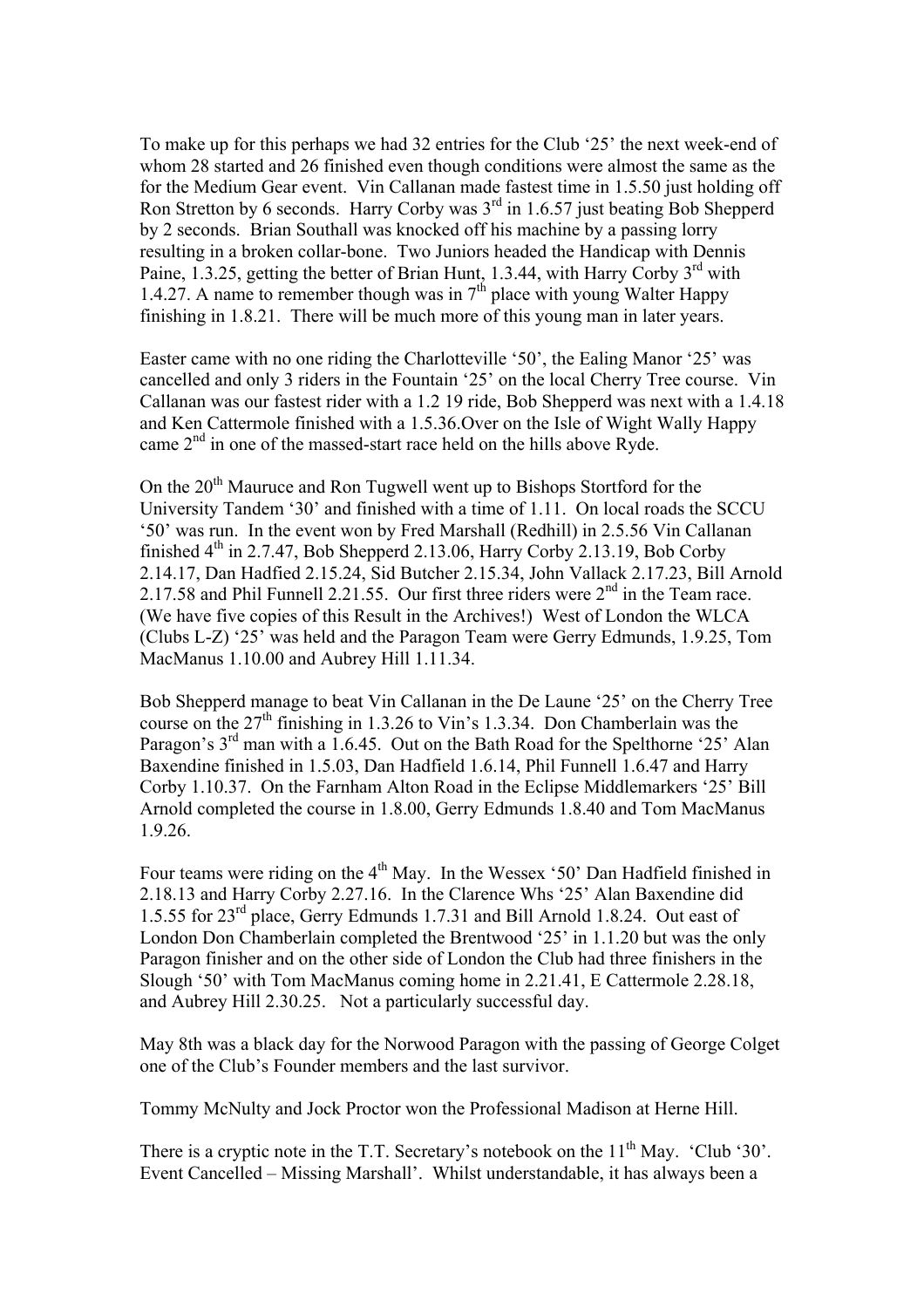rule that the onus of keeping to the correct route lies with the rider and certainly in the early days of the century there were precious few marshals anyway. It does reflect that the 'modern' racing man did not prepare properly and had no real idea of where he was going. Though in fairness it could be said that some of the courses used were rather devious with right hand turns through quiet lanes.

On that day was the Gravesend '25' with Don Chamberlain our fastest rider in  $5<sup>th</sup>$ place with 1.3.45. Maurice Tugwell finished in 1.8.53 but Dan Hadfield took 1.14.17 that denotes some trouble 'en route' one thinks.

Ron Stretton broke the Club 1000m Record with a 1.16.8.

The SCCU '100' saw seven Paragon names on the Start Sheet to compete for the Goss Green Cup. Unfortunately three failed to start and another to finish. This left Sid Butcher as the fastest Paragon rider in 4.35.10, Stan Butler 4.36.23 (his first race of the season!), John Vallack took 4.47.36 (a personal best) and Gerry Edmunds 4.49.17. Sid's time was the fastest recorded for this trophy and he was also the first winner of the Cup 14 years previously! On the same day Dan Hadfield completed the Kingston Hilly '73' in 3.17.00 and Pete Wall, 1.7.18, and Tom MacManus, 1.7.05, finished in the Southwark CC 2nd Class '25'.

In the London Centre 25 miles Tandem paced event Don Chamberlain came 3rd and Tony Stocking also finished but was unplaced. It was also noted that the Polo Team was eliminated in the 1<sup>st</sup> Round of the National Championship. New recruits are urgently required! On the bright side they did win the Winter League Final. The massed-start lads had collected two 3rd places one by Alan Baxendine and the other by Tony Stocking. Also four  $2<sup>nd</sup>$  places in Team competitions that is a little galling.

In the Catford '50' Vin Callanan was our best finisher in 2.8.29 in the event won by Les Ingman (who had not yet joined the Paragon) in 1.58.43. Our other finishers were Dan Hadfield in 2.13.13 and Sid Butcher 2.15.29. The Club had two finishers in the SCCU '25' Don Chamberlain with a 1.2.01 and Maurice Tugwell 1.5.59. On local roads the Walter Moon '50' was run-off with Bob Shepperd our best finisher in 2.13.28. John Vallack did 2.15.21 Gerry Edmunds 2.18.49, Tom MacManus 2.20.04 and Frank Sisley 2.26.17 to collect 2nd Team award.

Sid Butcher attacked the SRRA Worthing and Back Record and finished in 5.19.00. This caused a little controversy amongst those 'not-in-the-know' as he was attacking the record held by Stan Butler. Much was made of this until it was made clear that it was at Stan Butler's suggestion and with his full support that Sid went for the record. Later Sid also went for and collected the SRRA Southampton and back record

On the 1st June the Club had a Team in the Calleva '100'. Sid Butcher finished in 4.33.25 (a personal best), Harry Corby 4.50.29 and Dan Hadfield 4.53.00. There were another two riders in the Balham  $2<sup>nd</sup>$  Class '100' Tom MacManus finishing in 5.00.55 and Aubrey Hill 5.12.37 with 5 minutes late start. Two '25' Teams were in action. Don Chamberlain 1.0.17, Bob Shepperd, 1.3.12 and Don Corry, 1.4.53, rode the Farnham '25' and Jerry Morritt, 1.6.11, Gerry Edmunds, 1.6.52 and Pete Wall, 1.9.38, rode the Bec 2<sup>nd</sup> Class event.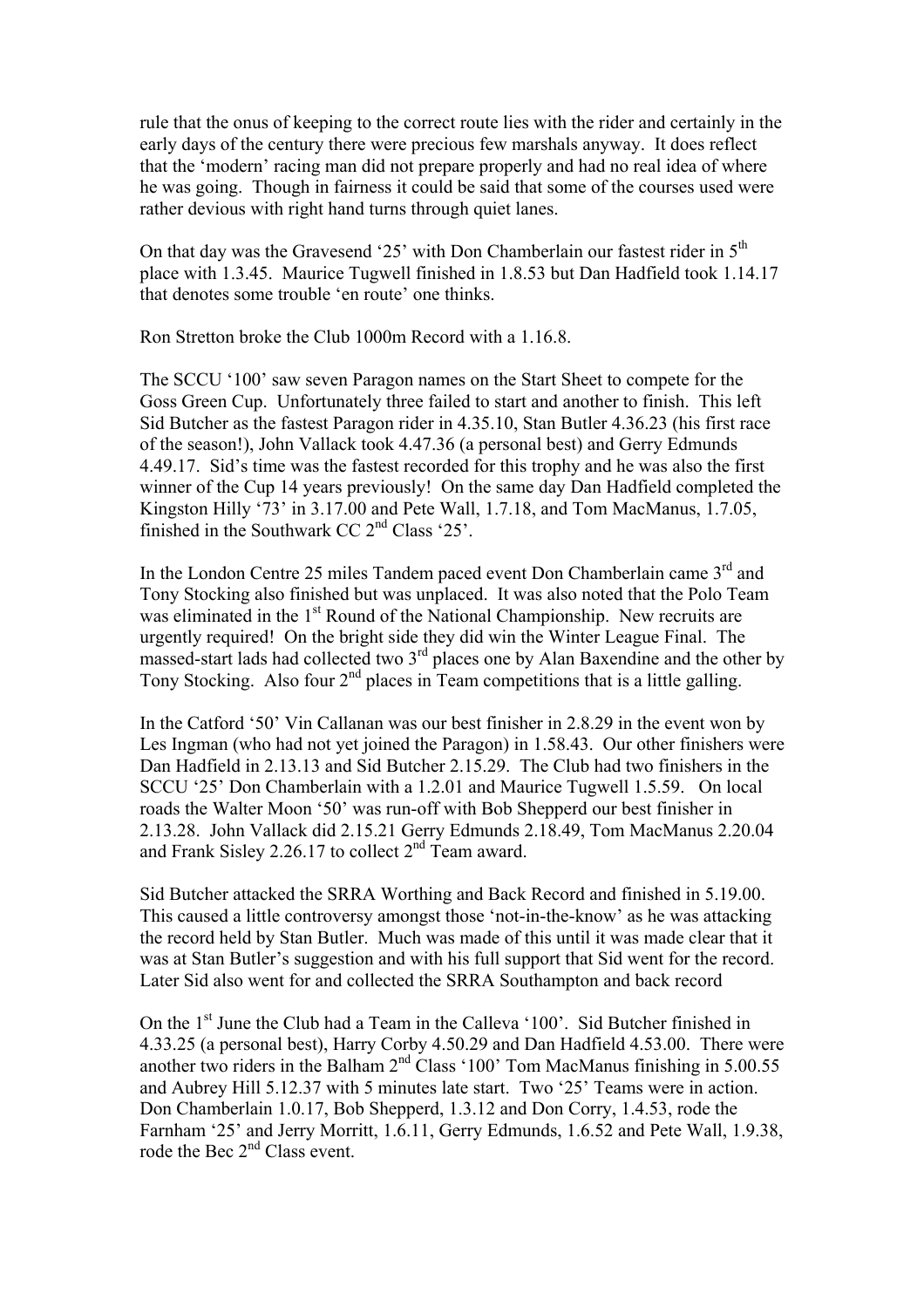The following week-end, the  $8<sup>th</sup>$  June was the WLCA '50' with three Paragon riders. Bill Arnold finished in 2.17.12, Terry MacManus 2.17.54 and Gerry Edmunds 2.18.36. Tight grouping but no prizes. The shorter distance lads were riding the Ealing Paragon '30'. Don Chamberlain being our fastest rider in 1.14.25, Maurice Tugwell 1.18.31 and Don Corry 1.18.52. Meanwhile down on the south coast Bob Shepperd finished the Brighton Mitre '50' in 2.11.44 in spite of having a  $1\frac{1}{2}$ -minute late start.

There was a second SCCU '100' on the  $15<sup>th</sup>$  June and there were eight Paragon riders on the Start List all of whom started! Sid Butcher was fastest of them in 4.34.10 and  $3<sup>rd</sup>$  in the event. Stan Butler was  $5<sup>th</sup>$  in 4.36.23, Bob Shepperd 4.40.26, John Vallack 4.43.01 (he also collected 2nd on Handicap) Harry Corby 4.43.35 and Gerry Emunds 4.45.23 were the six finishers and the Paragon won the Team Race by19". Other results from that weekend are Jerry Morritt 1.6.23 and Pete Wall 1.11.26 in the Surrey Road CC 2<sup>nd</sup> class '25'. Dan Hadfield, 2.12.42, and Don Corry, 2.14.55 finished the Gosport '50'.

There is another note in the book that Sid Butcher attacked the SRRA London – Southampton and back Record. He covered the 155 miles in 7.12.16 to beat the previous record by 37 minutes!

Four riders were down for the Chichester '50' but 3 failed to start leaving Dan Hadfield to represent the Club with his 2.15.24 ride. Back nearer home the Fryco Cup '50' was held. This was a resounding success for Bob Shepperd whose 2.11.38 was a course record for the Pound Hill and he won by  $5\frac{1}{2}$  and the Handicap by 1.44. In  $2^{nd}$ place was John Vallack,  $2.17.08$  with Jerry Morritt  $3<sup>rd</sup>$  in 2.19.22. These two were also  $3<sup>rd</sup>$  and  $2<sup>nd</sup>$  respectively in the Handicap section. Although it was not raining during the event heavy rain had left large and deep areas of 'casual water' on the course. Gerry Edmunds took one bend without due care and attention and took an early bath in the opposite ditch.

There were three teams in action on the 29<sup>th</sup> June. Bob Shepperd was fastest of the Club trio in the Kentish Whs '100' in 4.34.54 for  $5<sup>th</sup>$  place and a personal best ride at the distance. Second Paragonian was Terry MacManus in 4.52.14 and Gerry Edmunds recorded 4.55.22. The fast men were in Essex to ride the Romford '25' with Don Chamberlain recording a very quick 1.0.57. Backing him were Don Corry, 1.3.45, and Dan Hadfield 1.4.00. Surprise of the day came in the Anerley Longmarkers '25' on the Pound Hill Course. Brian Hunt finished in 1.2.46 to take both the race and the handicap prize. J Horam recorded 1.7.55, D Paine 1.10.00 and Aubrey Hill 1.11.10.

News also came through that Ron Stretton had been selected to ride for Great Britain in the XV Olympics in Helsinki.

The Club had four riders entered for the Catford '24' but Messrs Butler, Corby and Butcher failed to finish. John Vallack saved the day for the Paragon by riding into 4<sup>th</sup> place with a fine 431 miles 877 yards. This included a long period during the night when there was the 'mother and father' of storms resulting pools of hub deep water on the course. Just what one wants after 15 or more hours of racing! In other parts Bob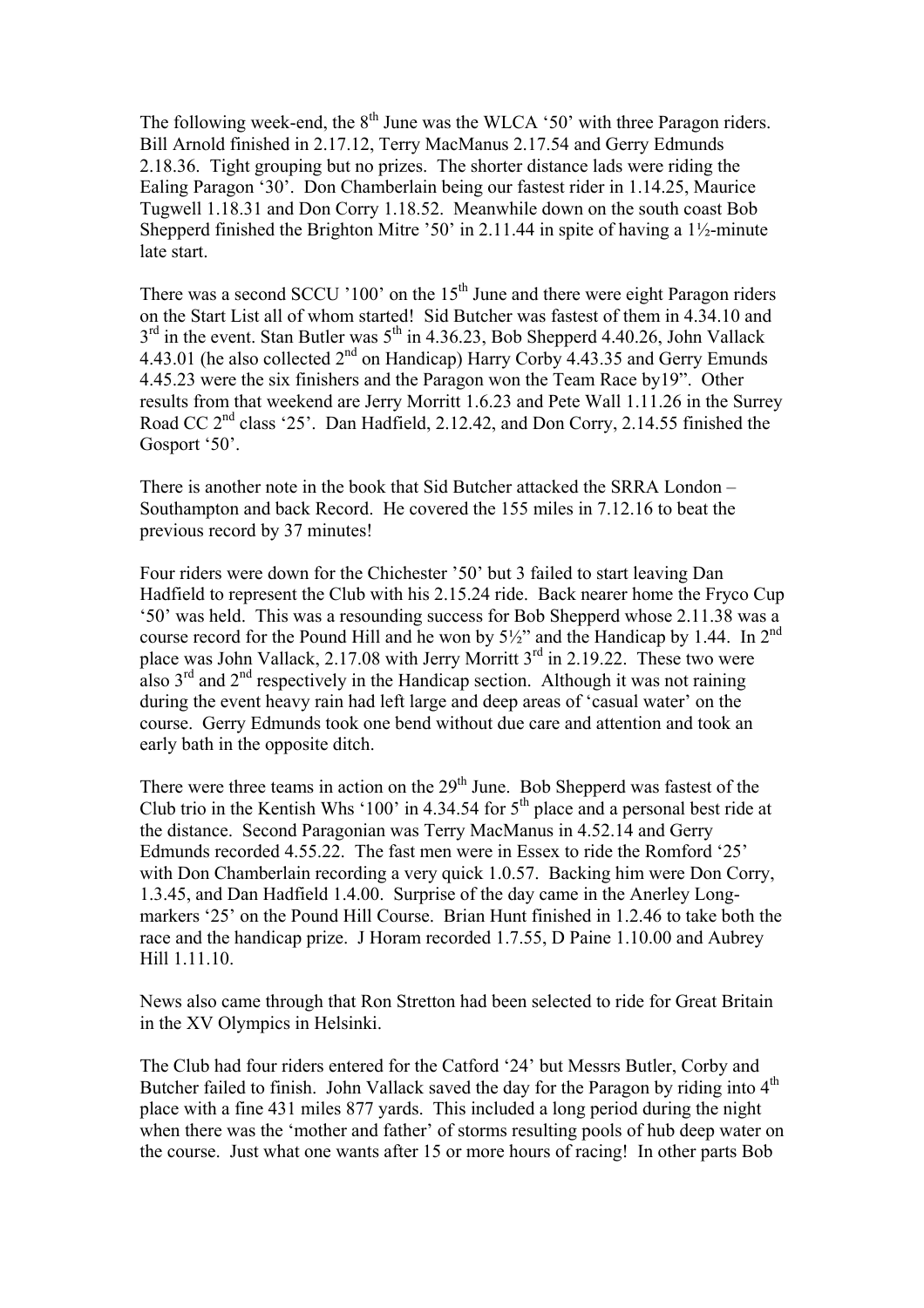Shepperd was riding the Oxford City '50' and finishing in 2.10.15 whilst the Tugwell brothers, Ron and Maurice, finished the Archer Tandem '50' in 1.53.38.

In the Paragon Open '50' the Club had 5 of its own riders. Fastest Club rider was Vin Callanan with a 2.7.22. Don Chamberlain should have been fastest but he managed to lose 55" at the start and finished in 2.7.34! Bob Shepperd continued to improve with a 2.8.55 whilst Don Corry, 2.11.18, and Dan Hadfield (who had the 'honour' to be No.1 on the Start Sheet) 2.11.57 were our other riders. Such was the quality of the field that Vin was not in the top 12, no one was placed in the Handicap and the Team was 15 minutes too slow!

On southern roads Ron Tugwell recorded 1.4.2 in the Sydenham '25' whilst the slower riders rode the Basingstoke '25'. Bill Arnold 1.9.52, Gerry Edmunds 1.10.03 and Tom MacManus, 1.15.09 were our riders.

On the  $20<sup>th</sup>$  July Vin Callanan rode the National 100 miles Championship held, this year, in the Warwick area. It was not a good day as 13 failed to start and another 25 failed to finish. Vin started slowly being 39<sup>th</sup> fastest when passing the Timekeeper at 25 miles and already 4.31 down on the leader Wilmot (now undergoing his National Service and riding for Western Command CC). By the 50 miles check Vin had pulled up to  $31<sup>st</sup>$  although now 8.08 in arrears of Wilmot. Then at 75 miles he was  $24<sup>th</sup>$  and 14.27 back. In the last 25 miles Wilmot cracked losing his 2.22 lead over Ken Whitmarsh (Southampton) plus a further 6.31. He crossed the Finish line in 4.25.24 to Whitmarsh's 4.18.53. Vin plugged on rising to take  $15<sup>th</sup>$  place at the Finish with a 4.34.25.

Following the Open '50' weekend Don Chamberlain rode the Bellingham '25' in 1.1.03 with Bob Shepperd just a bit slower with a 1.1.48 but still a personal best. Don Corry made up the Team with a 1.6.00 ride after 'blowing-up' on the return leg. Meanwhile east of London Gerry Morritt recorded 2.16.11, Bill Arnold 2.19.32 and Tom MacManus 2.21.05 in the Upton Manor  $2<sup>nd</sup> Class '50'.$ 

Tragic news was received during this week that one of the Club's most promising young riders had been found unconscious by the side of the road and he never recovered. He is still remembered in the Club by the Brian Hunt Shield, donated by his family. A 'natural on grass' said the Track Secretary.

The Portsmouth Road was the scene of the next Club '25' and it proved a close run race. Of the 23 starters it was budding fast man Bob Shepperd who won in 1.3.30 just 11" too fast for Maurice Tugwell and 32" better than Maurice's brother Ron. However Maurice had the satisfaction of taking the Handicap award with 1.00.41 from John Vallack 1.1.52. J Horan 1.2.15 was third on Handicap but the rest of the field were within 3 minutes of him. Excellent handicapping! The longer distance men were riding the Belle Vue '50. Vin Callanan was our fastest finisher in 2.6.59, Don Chamberlain 2.8.34, Dan Hadfield 2.9.54 and Don Corry 2.10.04. The winner was Keith Bentley (Bec) in 1.58.55.

At the Bank Holiday week-end a number of teams were in action but with little success. In the Leo RC '30' Don Chamberlain recorded a 1.14, George Nightingale 1.17, and Don Corry 1.19. Dan Hadfield, 2.12.42, and Ron Tugwell, 2.14.20 finished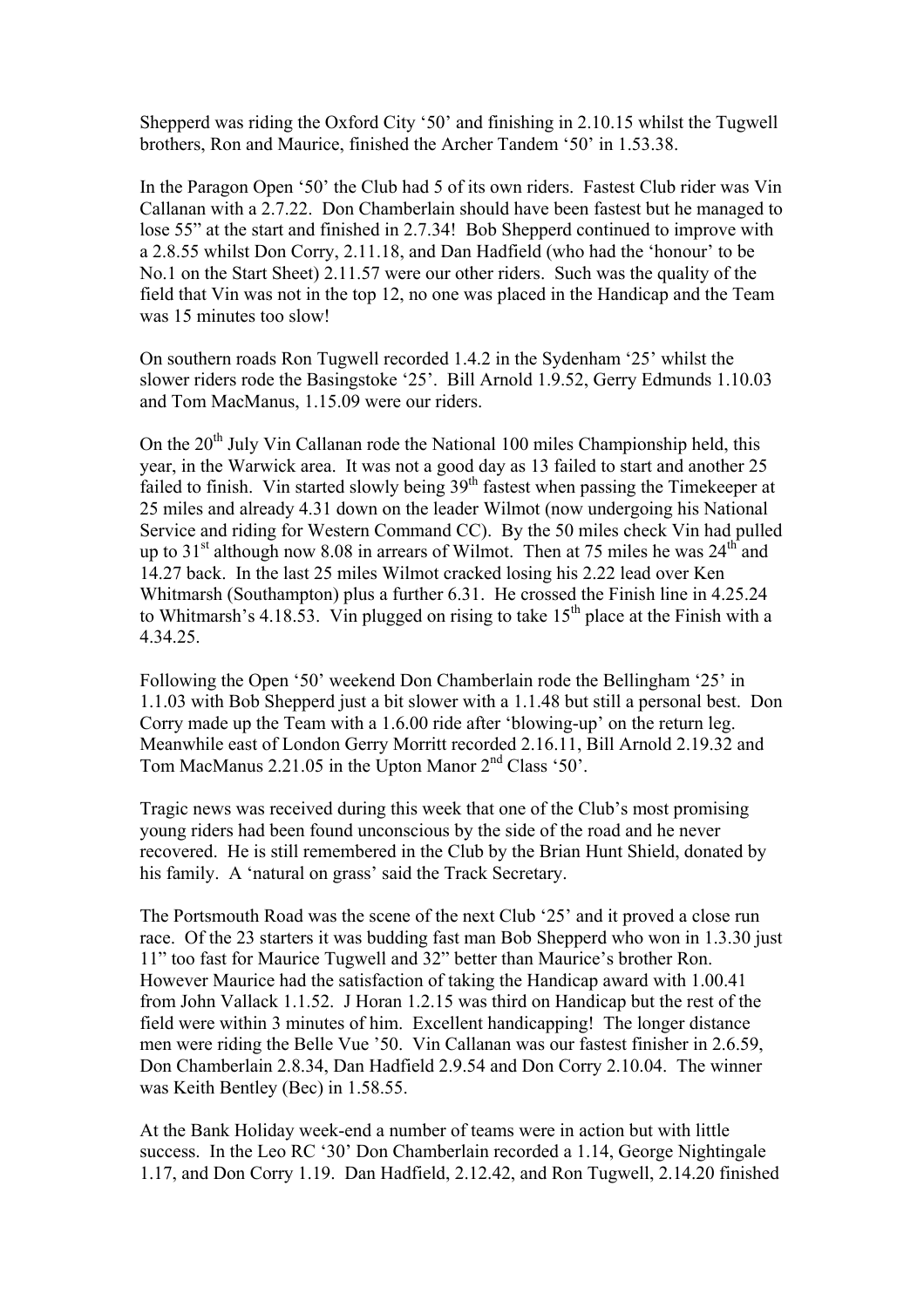the Gainsford '50'. Terry Macmanus finished the Luton Arrow '100'in 5.3.00 and Aubrey Hill finished the Camberley Whs '25' in 1.10.53. The Bath Road '100' lived up to its reputation as the Blue Riband of the sport. The first turn that used to be reached in about an hour took 55.00 this day, Vic Gibbons (Brentwood) led the charge and there were 6 men within 45 seconds of him. Vin Callann was  $68<sup>th</sup>(!)$  in 59.45.and Sid Butcher last  $(96<sup>th</sup>)$  after losing 2.30 with a late start. He turned up without a bell on his bell! (Well those were the Rules in 1952!) Some sense of decency set in on the way back to the Bath Road enabling Vic Gibbons to pass the 50 miles point in 2.2.47 to lead by 1.11 from Kinghorn (Cheshire) with three others within a minute. Vin Callanan had moved up to  $47<sup>th</sup>$  with his 2.11.53 and Sid Butcher was now faster than one other rider in 2.18.02. By the far turn at 73 miles Gibbons had slightly increased his lead to 1.30 over Wilmot but Kinghorn, Whitmarsh and Laws (Catford) were still within 2 minutes. Vin had now moved into  $24<sup>th</sup>$  place albeit some 11.15 behind. Sid was up to 80<sup>th</sup> but 25 minutes down. At the end Gibbons had won in a new Competition Record of 4.7.18 from Whitmarsh, 4.10.00 and Kinghorn 4.12.25. Vin finished in 4.22.01 for  $18<sup>th</sup>$  place with Sid Butcher  $77<sup>th</sup>$  in 4.38.50.

The 10<sup>th</sup> August was the South Eastern RC 12hours event and a superb ride by Vin Callanan on a very windy and showery day. At 100 miles Vin was only  $3^{rd}$  6.22 behind White (Leamington) and 2.27.in arrears of Mott (Kentish Whs). Don Corry was 4 minutes slower than Vin in  $4<sup>th</sup>$  place with Sid Butcher another 4 minutes adrift in 9<sup>th</sup> place. By 200 miles White was still leading in 9.26.50 but only by 1.57 from Vin. Don Corry was still in 4th place albeit some 19 minutes down whilst Sid Butcher was only a minute slower. What happened to White after 200 miles is not known but he disappears from the Results at this point. Vin is unassailable and runs out time with 249.589 miles to claim first place. Behind Vin things were a bit close with three riders covering 243 miles. Hastings (East Surrey) was the best for 2<sup>nd</sup> place with 1166 yards, Pink (South Eastern) had 1104 yards and our Don Corry had to be content with 698 yards for  $4<sup>th</sup>$  place. Sid Butcher dropped back a bit over the last two hours, but did have a puncture to contend with, to finish with 240 miles 855 yards for  $7<sup>th</sup>$  place but it was the first time he had beaten 'evens' for the half-day ride. However, that was good enough for the Paragon to collect the Team race. John Vallack also finished with a personal best of  $226.1050$  miles ride in  $34<sup>th</sup>$  place but had been plagued with tyre trouble. He had at least three punctures that day. The shorter distance men were in the Redmon '30' on the Brighton Road course. Don Chamberlain recorded 1.15, George Nightingale 1.16, and Maurice Tugwell 1.17.

On the 17<sup>th</sup> August the Addiscombe held their Open '50'. Fastest Paragon rider and winner of the  $2<sup>nd</sup>$  handicap award owing to 2 minutes improvement was Maurice Tugwell in 2.11.16. Next fastest was Bob Shepperd in 2.11.48, Don Corry finished in 2.12.30, Sid Butcher in 2.12.58 and Ron Tugwell in 2.15.01. Bert Chapman also recorded a 2.15 ride but was noted as 'disqualified' for a breach of Regulation 44(?) The Paragon was  $2<sup>nd</sup>$  in the Team competition beaten by 14 minutes by the Addiscombe. Vin Callanan, Don Chamberlain and George Nightingale rode in the Farnborough '25' but only George finished in 1.2.49. The Result Card gives Don Chamberlain as 45 seconds up on George at the turn so the puncture ruined an excellent ride. Bill Diplo rode the Bec Veterans '25' and finished in 1.11.34.

There is a note in the August 'RAG' from the Treasurer thanking Ken Cattermole for entering every club race this year – and not starting any of them. 'The addition to the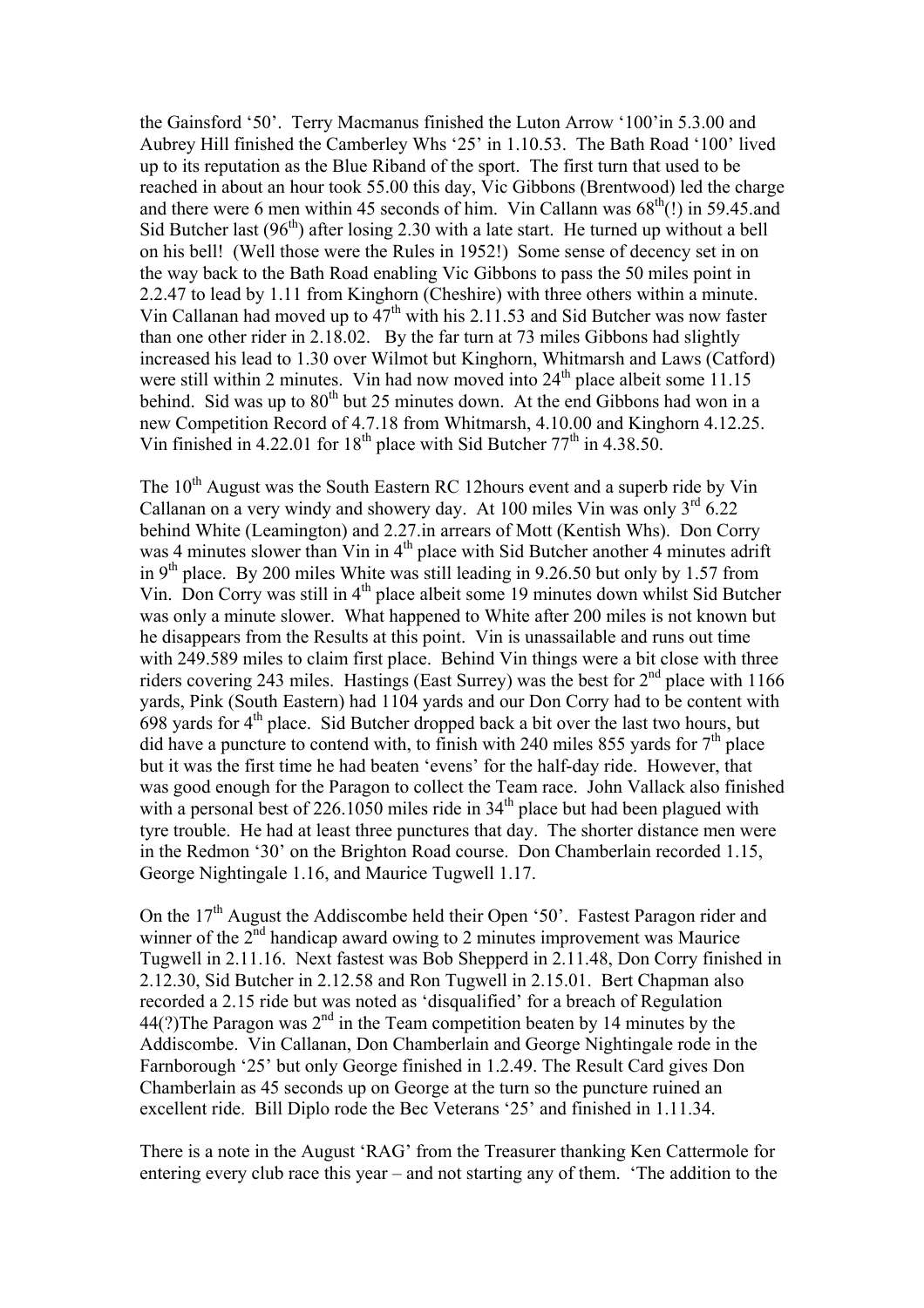Club Funds is gratefully appreciated'. It is also noted that Bob Shepperd broke a Club record by drinking 27 cups of tea after an event. This, of course, is only the Tea Record. Cubic Capacity Record is held, and probably shelved, by Pete Kitchiner.

Next weekend was 50 miles time with the Paragon riders split between the Vegetarian and SCCU '50's. In the Vegetarian event our fast men were put to the sword by Dave Keeler (Vegetarian) with a 1.59.17 ride. Vin Callanan finished in his season's best of 2.6.28, Bob Shepperd 2.8.25, Dan Hadfield 2.9.34 and Don Corry 2.13.44. On southern roads in the SCCU '50' won by Bill Franks in 2.4.05 Harry Corby was our fastest rider in 2.14.03. Other times were Maurice Tugwell 2.15.13, Bill Arnold 2.15.14, Ron Tugwell 2.15.32, Gerry Edmunds 2.16.10, Jack Taylor 2.16.45, Dick Hare 2.17.14 (with 1.33 late start), Jerry Morritt 2.18.33 and Tom MacManus 2.18.50 (who also had the joy of being first man off and spending over two hours on his own)

The  $31<sup>st</sup>$  August was a Club '50' day, 16 riders on the line, and a win for Harry Corby in 2.13.15. His time was too good for John Vallack, 2.13.50, Bert Chapman 2.14.17 and Gerry Edmunds  $4<sup>th</sup>$  in 2.14.38. Pete Wall had been given a generous 11<sup>1</sup>/<sub>2</sub> minutes Handicap but even so his nett time of 2.9.28 only just beat Gerry Edmunds, 2.9.38 and Aubrey Hill 2.10.34. 2.4.05 Harry Corby was our fastest rider in 2.14.03. Other times were Maurice Tugwell 2.15.13, Bill Arnold 2.15.14, Ron Tugwell 2.15.32, Gerry Edmunds 2.16.10, Jack Taylor 2.16.45, Dick Hare 2.17.14 (with 1.33 late start), Jerry Morritt 2.18.33 and Tom MacManus 2.18.50 (who also had the joy of being first man off and spending over two hours on his own)

Vin Callanan rode the National 24 hours Championship on the  $7<sup>th</sup>$  September and completed the course with 459.05 miles for  $2<sup>nd</sup>$  place and a new Club Record. After 12 hours he had covered 243¾ miles to lead Eddy Munday (Addiscombe) by some 6 miles but the coldest September night and day for 81 years took its toll. Frequent stops to be massaged back into life resulted in a gradual whittling away of his lead. By 370 miles Vin was back level with Munday and although he never looking like losing his 2<sup>nd</sup> place Vin gradually dropped behind Eddy who finished with a new Competition Record of 467.5 miles. Dan Hadfield rode the Birchfield '100' and finished in 4.40.50. Nearer home Maurice Tugwell and Harry Corby finished the Redhill '50' Maurice in 2.13.14 and Harry 2.20.36 that did include a delay with a puncture.

Fourteen lads rode the Dave London '30' Johnny Vallack coming out on top with a ride of 1.17.55. Dick Hare was  $2<sup>nd</sup>$  in 1.18.28 and Arthur Sharp  $3<sup>rd</sup>$  in 1.18.50. Geof Osborne won the Dave London Trophy for the Handicap event in 1.14.46. Doug Perry 1.15.25 was 2<sup>nd</sup> and Brian Stocking 1.16.08 3<sup>rd</sup>. In the Redhill '50' Maurice Tugwell finished in 2.13.14 and Harry Corby 2.20.36.

Six Club members got up for the SCCU 12 hours on the  $14<sup>th</sup>$  September with the best of them being Harry Corby in  $12<sup>th</sup>$  place with 228.42 miles.  $2<sup>nd</sup>$  best was John Vallack with 227.77 in  $14<sup>th</sup>$  place, and Gerry Edmunds  $3<sup>rd</sup>$  with 224.90 miles for  $24<sup>th</sup>$  place. It must have been a wonderful day for long distance racing as 92 riders finished the event. Dan Hadfield rode the Middlesex 12 hours to complete 233 miles 190 yards whilst Dick Hare finished the  $29<sup>th</sup>$  Whs '25' in 1.4.33.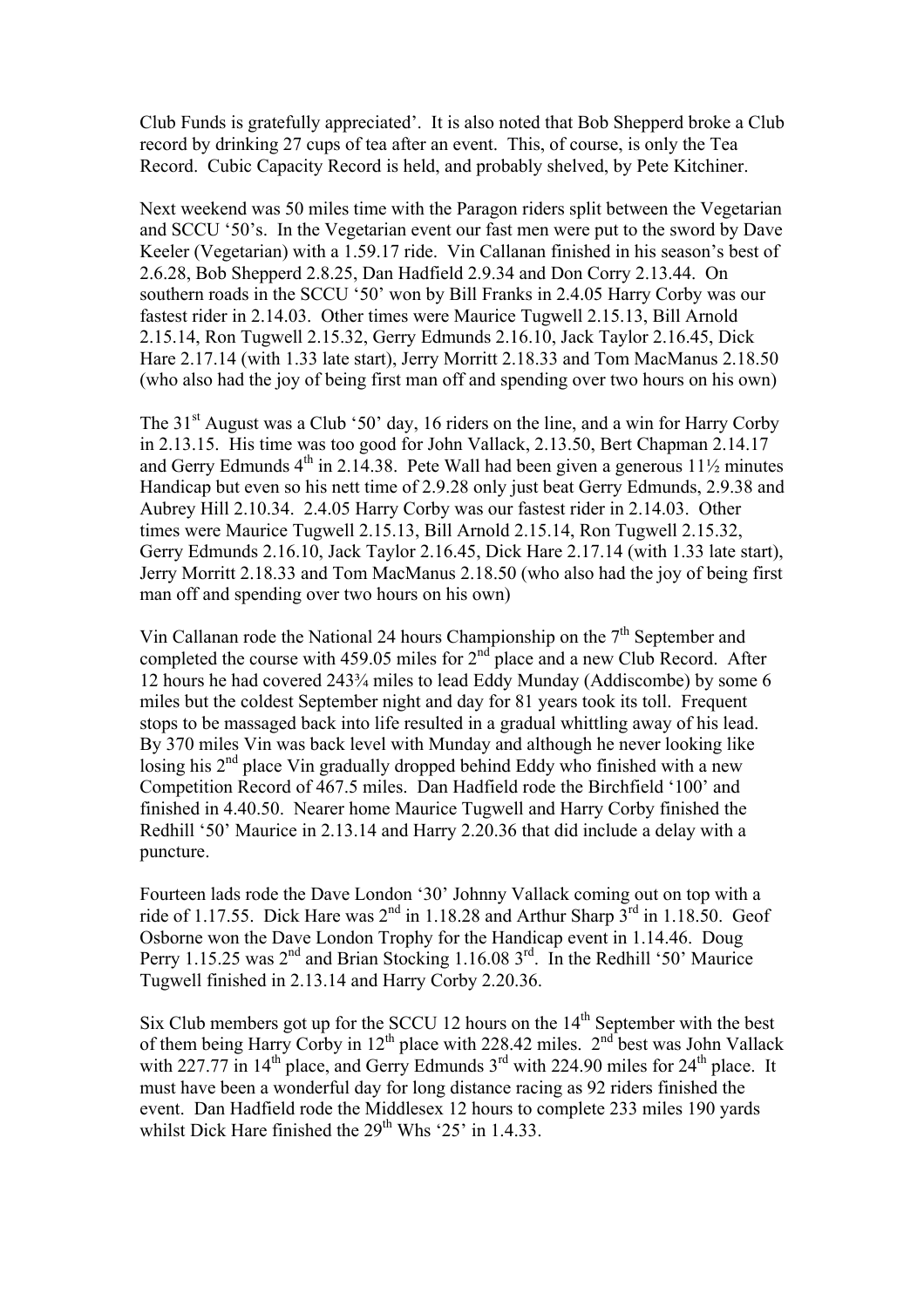The September Blah records the election of Alan Sturgess to the Club. More on this young man will be found later in the text. Ron Stretton reduced his 1000m record this time covering the distance in 1.16.4. He is also beat Wally Happy in the Final of the Club 4000m Pursuit (5.25.0 to 5.26.2) Messrs Cattermole (K), Happy, Miller and Stretton broke the Herne Hill Record for the 4 laps Italian Pursuit with a 2.10.0 ride.

There were only 2 riders out on the 21<sup>st</sup> September when Don Chamberlain, 1.5.18, and Maurice Tugwell, 1.5.30, finished the Kingsbury '25'. These were very slow times for normally fast riders. In the Archives we have the Start Sheet for the Old Portlians Tandem '30' with two Paragon pairs listed. John Pocock was riding with Gerry Edmunds and Pete Wall was accompanying Geoff Osborne. Unfortunately we do not have the Result of their exertions. The result of the Viking RC '50 ' gives us a clue to the problem. Vin Callanan was due to be the Club's only rider but he figures amongst the 67 non-starters! Another 6 failed to finish leaving 27 riders recording times. The winner, Dave Marsh, Shaftsbury, did 2.12.16 nearly 10 minutes slower than his best. Must have been a beast of a morning! We also have an undated result of the Solent & District '25' that Dan Hadfield was due to ride (he didn't) with only 22 finishers on it. Charlie Blandford won the event in 1.6.30 and he was a regular 'under the hour' man!

The Mayne Cup had 33 entries of whom 29 started and 23 finished. This year there was a new twist as the field were divided into Teams representing the Road, Massed Start and Track riders. Fastest time was by Ron Stretton with  $1.3.36$ .  $2<sup>nd</sup>$  was Vin Callanan in 1.5.20 and Harry Corby  $3^{rd}$  in 1.5.35. The Man of the Day was Harry Corby whose nett time of 1.2.50 was just too good for John Pocock, 1.3.14, and Ron Stretton 1.3.26. In the Team Competition (based on handicap times) the Road Team of Harry Corby, Arthur Sharp and John Vallack won by a minute from the Massed Start riders (John Pocock, Brian Stocking and John Smart) 3.12.42 to 3.13.42. Even though the Track Team were fastest on scratch times the 1.8.22 by Maurice Jeffries was only subject to a 1 minute deduction so with Ken Cattermole's 1.5.08 the Track squad were 3' slower.

The October Blah records the election to the Club of John Cleeve, son of Frank, and the movement of Jim Hampshire to Canada. The Polo Team have finished top of the National League and the Croydon Summer League.

This year the Hill Climb was resurrected and the hill chosen was Ranmore Common. That is the lane coming from the Boxhill Station to Polesden Lacey Lane to the top of Ranmore Common. It is long and not overly steep but it gets steeper as you near the top to end with a nasty hairpin that needs to be taken wide. Not so pleasant if a car comes down at the wrong time! There were eight starters and Wally Happy won this event in 4.12.4 from Ron Stretton, 4.32.8, and Brian Stocking 4.40.8.

During the year four Junior events had been held. In the first 10 miles Scratch D Paine beat Brian Hunt 26.04 to 26.47 with Jerry Morritt back in  $3<sup>rd</sup>$  place with 28.01. In the later handicap D Paine again won in 25.32 with Brian Hunt closing up with a 25.35 for  $2<sup>nd</sup>$  place and  $1<sup>st</sup>$  on Handicap. J Horan was  $3<sup>rd</sup>$  in 26.32.

D Paine won the first 15 miles event in 35.53 with A Fishwick well back in  $2<sup>nd</sup>$  place with 41.16 and Pete Wall  $3^{rd}$  in 41.53. The 15 miles Handicap was won by Brian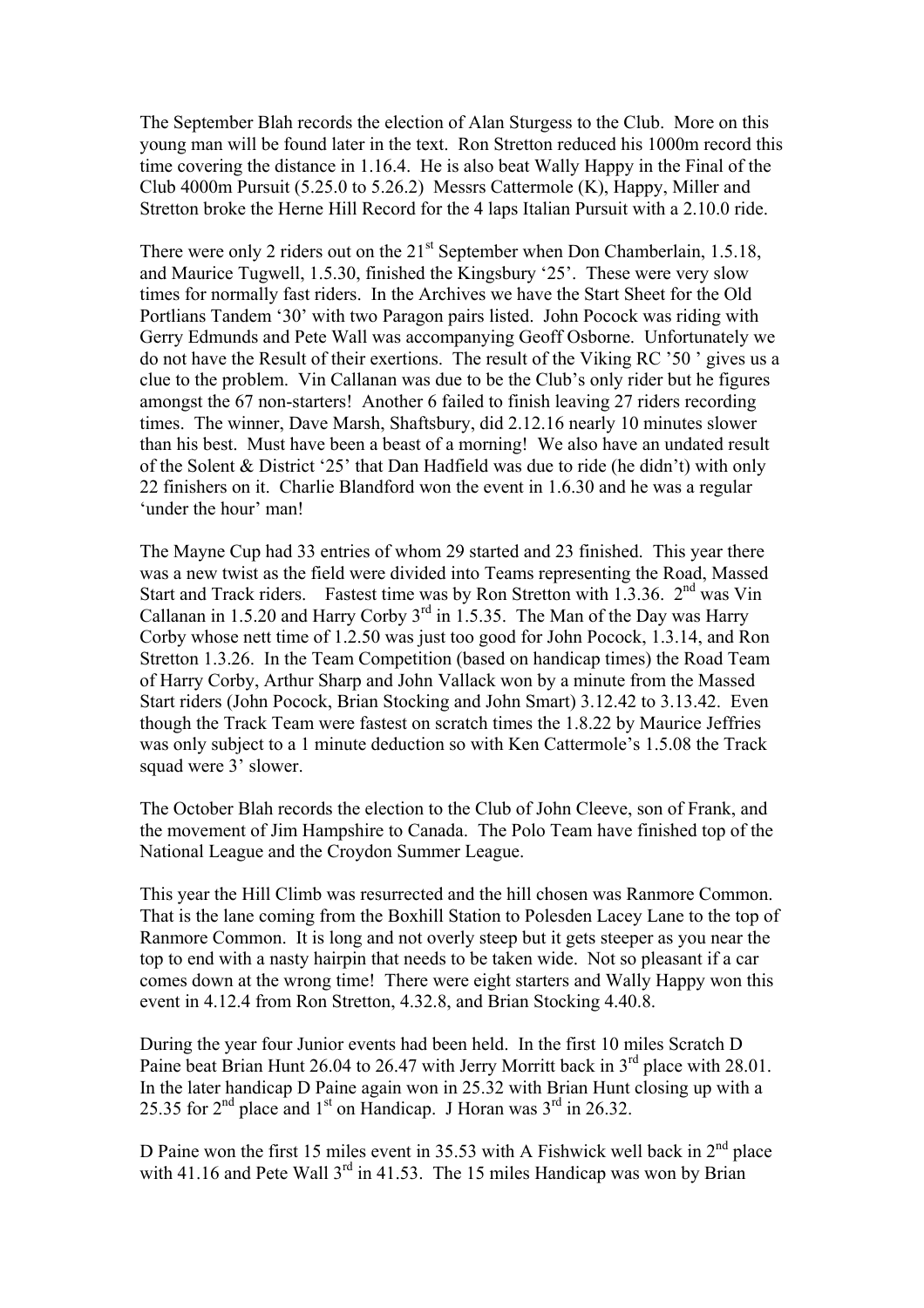Hunt who also took both scratch and handicap awards. Brian's 36.48 was too good for Pete Wall's 40.50 and Brian Southall's 41.15.

The November Blah mentions the election of one Gerald Huntingdon to the Club. The writers have been calling him Geoff since they first knew him! He has never said a thing! It also mentions that John Pocock was off to RAF Padgate on the 2nd October.

The December issue includes the news that the John Carter Memorial Book will be awarded to Ron Stretton. Frank Cleeve won the Freewheel contest yet again!

Vin Callanan won the Road Championship of 1952 with an average of 22.867 mph. In  $2<sup>nd</sup>$  place was Bob Shepperd and  $3<sup>rd</sup>$  Dan Hadfield. The Club Events Championship was a win for Bob Shepperd with an average speed of 21.485 mph from John Vallack and Harry Corby. Brian Hunt took the Junior Championship with an average of 23.955 mph from Dave Paine.

|                  | <b>Scratch Result</b> | 25 h/c             |                 | <b>Handicap Result</b> |                   |         |
|------------------|-----------------------|--------------------|-----------------|------------------------|-------------------|---------|
|                  |                       | <b>Medium Gear</b> |                 |                        |                   |         |
| 24               | Entries               | 9.3.52             |                 |                        |                   |         |
| $\overline{11}$  | <b>Starters</b>       |                    |                 |                        |                   |         |
| 10               | Finishers             |                    |                 |                        |                   |         |
|                  |                       |                    |                 |                        |                   |         |
| $\mathbf 1$      | Shepperd WR           | 1.08.14            | 1               | Shepperd WR            | 2.00              | 1.06.14 |
| $\overline{2}$   | Corby H               | 1.09.43            | $\overline{2}$  | MacManus T             | 5.00              | 1.06.55 |
| 3                | Baxendine A           | 1.10.15            | $\overline{3}$  | Corby H                | 2.30              | 1.07.13 |
| $\overline{4}$   | Hadfield D            | 1.11.24            | $\overline{4}$  | <b>Baxendine A</b>     | 1.15              | 1.07.15 |
| $\overline{5}$   | Morrison A            | 1.12.59            | $\overline{5}$  | Morrison A             | 2.30              | 1.07.59 |
| 6                | Morritt J             | 1.13.52            | 6               | Hadfield D             | 1.00              | 1.08.54 |
| $\overline{7}$   | Edmunds G             | 1.13.58            | $\overline{7}$  | Edmunds G              | 4.30              | 1.08.58 |
| 8                | MacManus T            | 1.14.25            | 8               | Morritt J              | 5.00              | 1.09.22 |
| 9                | Ames L                | 1.15.12            | 9               | Ames L                 | 7.30              | 1.11.12 |
| 10               | Wall P                | 1.18.53            | 10              | Wall P                 | 4.00              | 1.11.23 |
|                  |                       |                    |                 |                        |                   |         |
|                  | <b>Scratch Result</b> | 25 h/c             |                 | <b>Handicap Result</b> |                   |         |
|                  |                       | 6.4.52             |                 |                        |                   |         |
| 32               | Entries               |                    |                 |                        |                   |         |
| $\overline{28}$  | <b>Starters</b>       |                    |                 |                        |                   |         |
| 26               | Finishers             |                    |                 |                        |                   |         |
|                  |                       |                    |                 |                        |                   |         |
| $\mathbf{1}$     | Callanan V            | 1.05.50            | 1               | Paine D                | 5.00              | 1.03.25 |
| $\overline{2}$   | <b>Stretton R</b>     | 1.05.56            | $\overline{2}$  | Hunt B                 | 7.00              | 1.03.44 |
| $\overline{3}$   | Corby H               | 1.06.57            | $\overline{3}$  | Corby H                | 2.30              | 1.04.27 |
| $\overline{4}$   | Shepperd WR           | 1.06.59            | $\overline{4}$  | Godfrey D              | 5.15              | 1.04.43 |
| $\overline{5}$   | Baxendine A           | 1.07.47            | $\overline{5}$  | Baxendine A            | 3.00              | 1.04.47 |
| $\overline{6}$   | Cooke J               | 1.07.58            | $\overline{6}$  | Cooke J                | $\overline{3.00}$ | 1.04.58 |
| $\overline{7}$   | Happy W               | 1.08.21            | $\overline{7}$  | Stretton R             | 0.45              | 1.05.11 |
| 8                | Paine D               | 1.08.25            | $\overline{8}$  | Happy W                | $\overline{3.00}$ | 1.05.21 |
| $\boldsymbol{9}$ | Corby R               | 1.08.48            | $\overline{9}$  | Callanan V             | Scratch           | 1.05.50 |
| $\overline{10}$  | Godfrey D             | 1.09.58            | 10              | Shepperd WR            | 1.00              | 1.05.59 |
| $\overline{11}$  | Hunt B                | 1.10.44            | 11              | MacManus T             | 7.00              | 1.06.00 |
| $\overline{12}$  | Funnell P             | 1.11.54            | $\overline{12}$ | Corby R                | 2.15              | 1.06.33 |
| $\overline{13}$  | Smart J               | 1.12.22            | $\overline{13}$ | Edmunds G              | 6.00              | 1.06.45 |
| 14               | Edmunds G             | 1.12.45            | 14              | Wall P                 | 9.00              | 1.07.02 |
| $\overline{15}$  | MacManus T            | 1.13.00            | 15              | Vallack J              | 5.30              | 1.07.33 |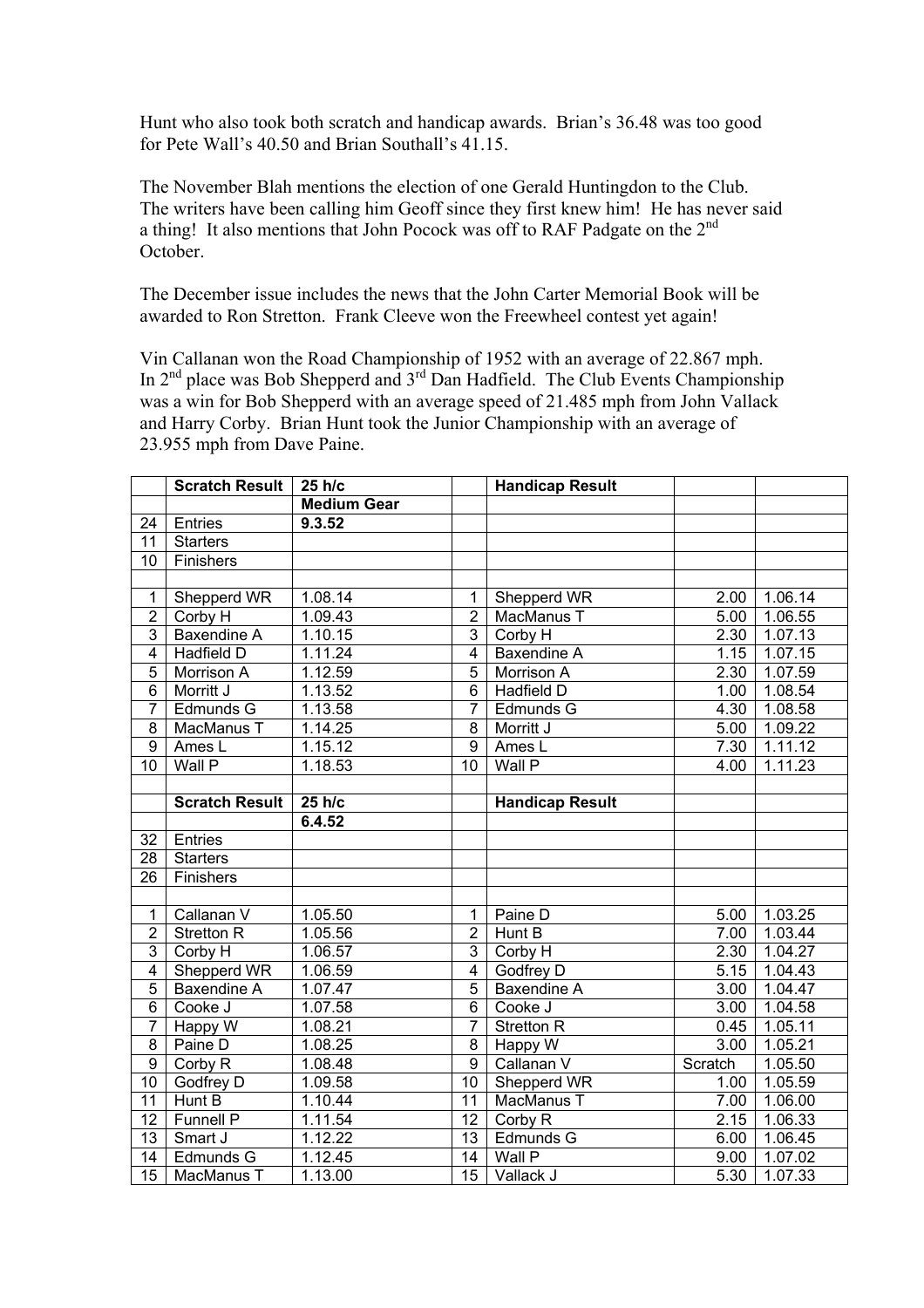| 16                               | Arnold W                             | 1.13.01            | 16                               | Arnold W               | 4.15               | 1.07.49              |
|----------------------------------|--------------------------------------|--------------------|----------------------------------|------------------------|--------------------|----------------------|
| 17                               | Vallack J                            | 1.13.03            | 17                               | Funnell P              | 4.00               | 1.07.54              |
| 18                               | Morritt J                            | 1.13.04            | 18                               | Sisley F               | 7.00               | 1.08.09              |
| 19                               | Patmore H                            | 1.13.59            | 19                               | <b>Hill A</b>          | 9.30               | 1.08.36              |
| 20                               | <b>Butcher S</b>                     | 1.14.38            | $\overline{20}$                  | Morritt J              | 5.15               | 1.08.46              |
| 21                               | Sisley F                             | 1.15.09            | $\overline{21}$                  | Smart J                | $\overline{3.00}$  | 1.09.22              |
| $\overline{22}$                  | $W$ all $P$                          | 1.16.02            | $\overline{22}$                  | Patmore H              | 4.00               | 1.09.59              |
| $\overline{23}$                  | Webb A                               | 1.16.13            | 23                               | Webb A                 | 5.30               | 1.10.43              |
| 24                               | Stocking B                           | 1.16.36            | 24                               | <b>Butcher S</b>       | 1.45               | 1.12.53              |
| 25                               | Hill A                               | 1.18.06            | 25                               | Stocking B             | 3.30               | 1.13.06              |
| 26                               |                                      |                    | 26                               |                        |                    | 1.15.16              |
|                                  | Sams <sub>F</sub>                    | 1.20.16            |                                  | Sams F                 | 5.00               |                      |
|                                  |                                      |                    |                                  |                        |                    |                      |
|                                  | <b>Scratch Result</b>                | 30 h/c             |                                  | <b>Handicap Result</b> |                    |                      |
|                                  |                                      | <b>Dave London</b> |                                  |                        |                    |                      |
|                                  |                                      | <b>Trophy</b>      |                                  |                        |                    |                      |
| 16                               | Entries                              | 7.9.52             |                                  |                        |                    |                      |
| 14                               | <b>Starters</b>                      |                    |                                  |                        |                    |                      |
| 13                               | Finishers                            |                    |                                  |                        |                    |                      |
|                                  |                                      |                    |                                  |                        |                    |                      |
| 1                                | Vallack J                            | 1.17.55            | 1                                | Osborn T               | 8.30               | 1.14.46              |
| $\overline{2}$                   | Hare R                               | 1.18.28            | $\overline{2}$                   | Perry D                | 9.00               | 1.15.25              |
| 3                                | Sharp A                              | 1.18.50            | $\overline{3}$                   | Stocking B             | 4.00               | 1.16.08              |
| $\overline{4}$                   | Chapman H                            | 1.19.26            | $\overline{4}$                   | Sisley F               | 7.00               | 1.16.42              |
| $\overline{5}$                   | Stocking B                           | 1.20.08            | $\overline{5}$                   | Vallack J              | 1.00               | 1.16.55              |
| $\overline{6}$                   | Morritt J                            | 1.20.54            | 6                                | Taylor J               | $\overline{3}$ .30 | 1.17.42              |
| $\overline{7}$                   | Taylor J                             | 1.21.12            | $\overline{7}$                   | Morritt J              | 3.00               | 1.17.54              |
| $\overline{8}$                   | Arnold W                             | 1.21.43            | $\overline{8}$                   | Chapman H              | 1.30               | 1.17.56              |
| $\overline{9}$                   | Stocking A                           | 1.22.22            | $\overline{9}$                   | Sharp A                | Scratch            | 1.18.50              |
| 10                               | Osborn T                             | 1.23.16            | $\overline{10}$                  | Hare R                 | plus 0.30          | 1.18.58              |
| 11                               | Wall P                               | 1.23.28            | 11                               | Arnold W               | 2.30               | 1.19.13              |
| 12                               | Sisley F                             | 1.23.42            | 12                               | Wall P                 | 4.00               | 1.19.28              |
|                                  |                                      |                    |                                  |                        |                    |                      |
|                                  |                                      |                    | $\overline{13}$                  |                        |                    |                      |
| 13                               | Perry D                              | 1.24.25            |                                  | Stocking A             | 2.45               | 1.19.37              |
|                                  |                                      |                    |                                  |                        |                    |                      |
|                                  | <b>Scratch Result</b>                | 50 h/c             |                                  | <b>Handicap Result</b> |                    |                      |
|                                  |                                      | <b>Fryco Cup</b>   |                                  |                        |                    |                      |
| 13                               | Entries                              | 22.6.52            |                                  |                        |                    |                      |
| 11                               | <b>Starters</b>                      |                    |                                  |                        |                    |                      |
| 9                                | Finishers                            |                    |                                  |                        |                    |                      |
|                                  |                                      |                    |                                  |                        |                    |                      |
| 1                                | Shepperd WR                          | 2.11.38            | 1                                | Shepperd WR            | Scratch            | 2.11.38              |
| $\overline{c}$                   | Vallack J                            | 2.17.08            | $\overline{2}$                   | Morritt J              | 6.00               | $2.\overline{13.22}$ |
| 3                                | Morritt J                            | 2.19.22            | 3                                | Vallack J              | 2.30               | 2.14.38              |
| 4                                | Corby H                              | 2.21.08            | 4                                | Sisley F               | 11.00              | 2.16.02              |
| $\mathbf 5$                      | <b>Arnold W</b>                      | 2.21.46            | 5                                | Arnold W               | 5.30               | 2.16.16              |
| 6                                | <b>Tugwell R</b>                     | 2.22.09            | 6                                | Wall P                 | 10.00              | 2.17.19              |
| $\overline{7}$                   | Sisley F                             | 2.27.02            | $\overline{7}$                   | Corby H                | 1.30               | 2.19.38              |
| 8                                | Wall P                               | 2.27.19            | 8                                | <b>Tugwell R</b>       | 1.00               | 2.21.09              |
| $\overline{9}$                   | Osborn T                             | 2.32.26            | $\overline{9}$                   | Osborn T               | 7.30               | 2.24.56              |
|                                  |                                      |                    |                                  |                        |                    |                      |
|                                  | <b>Scratch Result</b>                | $25$ h/c           |                                  | <b>Handicap Result</b> |                    |                      |
|                                  |                                      | 27.7.52            |                                  |                        |                    |                      |
| 25                               | Entries                              |                    |                                  |                        |                    |                      |
| 25                               | <b>Starters</b>                      |                    |                                  |                        |                    |                      |
| 22                               | Finishers                            |                    |                                  |                        |                    |                      |
|                                  |                                      |                    |                                  |                        |                    |                      |
| 1                                | Shepperd WR                          | 1.03.30            | 1                                | <b>Tugwell M</b>       | 3.00               | 1.00.41              |
| $\overline{2}$<br>$\overline{3}$ | <b>Tugwell M</b><br><b>Tugwell R</b> | 1.03.41<br>1.04.02 | $\overline{2}$<br>$\overline{3}$ | Vallack J<br>Horan J   | 3.15<br>4.30       | 1.01.52<br>1.02.15   |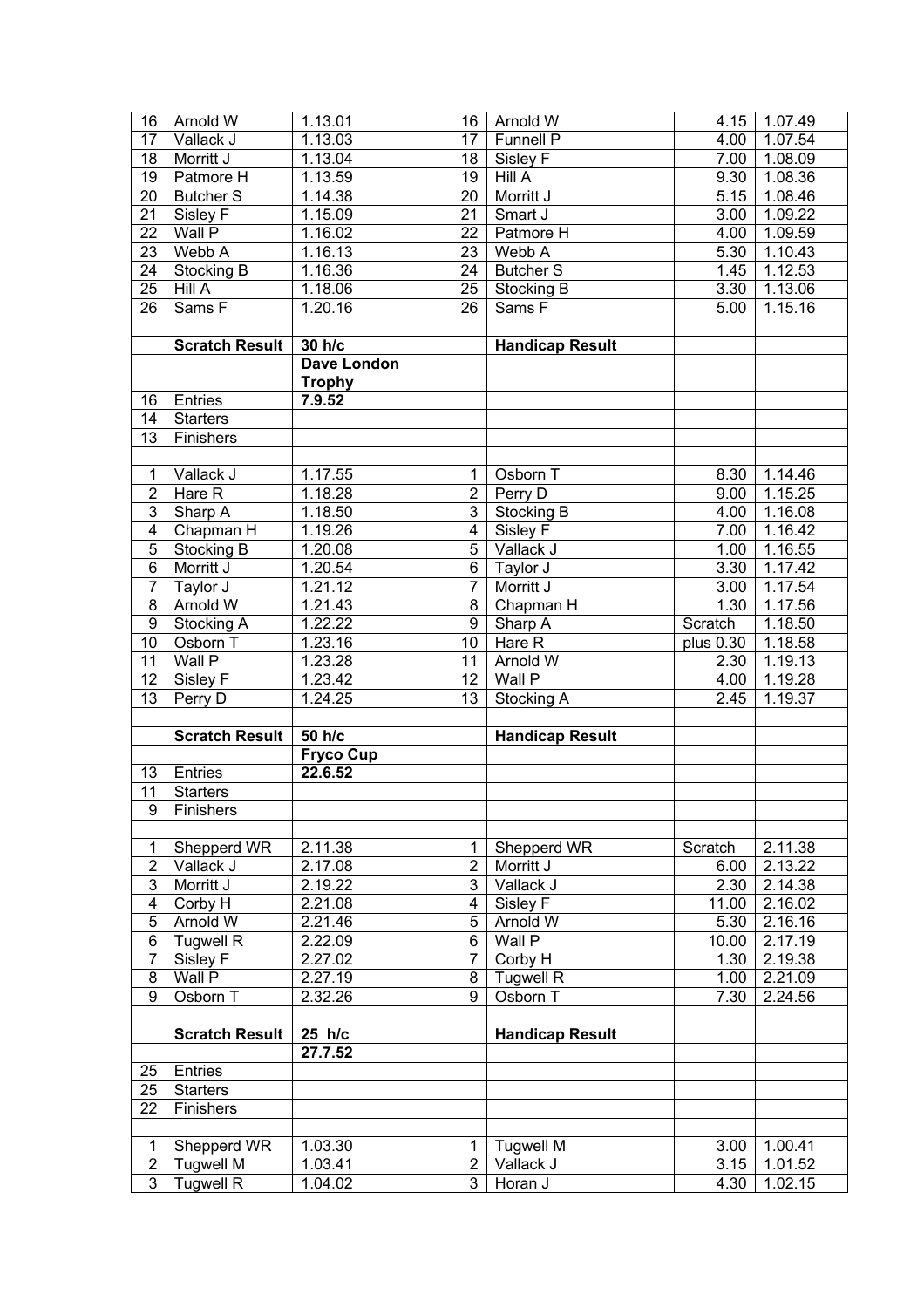| 4                                | Hare R                 | 1.04.39               | 4               | Happy W                          | 3.00    | 1.02.21 |
|----------------------------------|------------------------|-----------------------|-----------------|----------------------------------|---------|---------|
| $\overline{5}$                   | Vallack J              | 1.05.07               | 5               | Arnold W                         | 4.00    | 1.02.26 |
| $\overline{6}$                   | Happy $\overline{W}$   | 1.05.21               | 6               | Sisley F                         | 7.30    | 1.02.36 |
| $\overline{7}$                   | <b>Butler SM</b>       | 1.05.52               | $\overline{7}$  | Hill A                           | 8.00    | 1.02.37 |
| $\overline{8}$                   | Hunt B                 | 1.05.59               | 8               | <b>Tugwell R</b>                 | 1.00    | 1.03.02 |
| $\overline{9}$                   | Chapman H              | 1.06.20               | $\overline{9}$  | Cleeve F                         | 6.30    | 1.03.23 |
| 10                               | Arnold W               | 1.06.26               | $\overline{10}$ | Shepperd WR                      | Scratch | 1.03.30 |
| 11                               | Horan J                | 1.06.45               | 11              | Morritt J                        | 3.45    | 1.03.57 |
| 12                               | Corby H                | 1.07.13               | $\overline{12}$ | Sams <sub>F</sub>                | 5.00    | 1.04.03 |
| $\overline{13}$                  | Morritt J              | 1.07.42               | $\overline{13}$ | Edmunds G                        | 4.30    | 1.04.04 |
| 14                               | Cooke J                | 1.07.57               | 14              | Hare R                           | 0.30    | 1.04.09 |
| 15                               | Edmunds G              | 1.08.34               | 15              | Chapman H                        | 2.00    | 1.04.20 |
| 16                               | Sams F                 | 1.09.03               | $\overline{16}$ | MacManus T                       | 4.45    | 1.04.23 |
| 17                               | MacManus T             | 1.09.08               | $\overline{17}$ | Corby H                          | 2.45    | 1.04.28 |
| 18                               | Cleeve $\overline{F}$  | 1.09.53               | 18              | <b>Butler SM</b>                 | 1.00    | 1.04.52 |
| 19                               | Sisley F               | 1.10.06               | 19              | Pocock JP                        | 6.00    | 1.05.11 |
| 20                               | Barclay J              | 1.10.23               | $\overline{20}$ | Cooke J                          | 2.45    | 1.05.12 |
| $\overline{21}$                  | Hill A                 | 1.10.37               | $\overline{21}$ | Barclay J                        | 5.00    | 1.05.23 |
| $\overline{22}$                  | Pocock JP              | 1.13.11               | 22              | Hunt B                           | 0.15    | 1.05.44 |
|                                  |                        |                       |                 |                                  |         |         |
|                                  | <b>Scratch Result</b>  | 100 h/c               |                 | <b>Handicap Result</b>           |         |         |
|                                  |                        | <b>Goss Green Cup</b> |                 |                                  |         |         |
| 6                                | Entries                | 16.6.52               |                 |                                  |         |         |
| 6                                | <b>Starters</b>        |                       |                 |                                  |         |         |
| $\overline{6}$                   | Finishers              |                       |                 |                                  |         |         |
|                                  |                        |                       |                 |                                  |         |         |
| $\mathbf{1}$                     | <b>Butcher S</b>       | 4.35.10               | $\mathbf{1}$    | Vallack J                        |         |         |
| $\overline{2}$                   | <b>Butler SM</b>       | 4.36.23               |                 |                                  |         |         |
| $\overline{3}$                   | Vallack J              | 4.43.01               |                 | No Handicaps Recorded            |         |         |
| $\overline{4}$                   | Corby H                | 4.43.35               |                 |                                  |         |         |
| $\overline{5}$                   | Edmunds G              | 4.45.23               |                 |                                  |         |         |
| $\overline{6}$                   | Shepperd WR            | 4.45.26               |                 |                                  |         |         |
|                                  |                        |                       |                 |                                  |         |         |
|                                  | <b>Scratch Result</b>  | 50 h/c                |                 | <b>Handicap Result</b>           |         |         |
|                                  |                        | Walter Moon Trophy    |                 |                                  |         |         |
| $\overline{7}$                   | Entries                | 25.5.52               |                 |                                  |         |         |
| $\overline{7}$                   | <b>Starters</b>        |                       |                 | (No Handicaps                    |         |         |
|                                  | 7   Finishers          |                       |                 | Recorded)                        |         |         |
|                                  |                        |                       |                 |                                  |         |         |
| 1                                | Shepperd WR            | 2.13.28               |                 |                                  |         |         |
| $\overline{2}$<br>$\overline{3}$ | Vallack J<br>Edmunds G | 2.15.21<br>2.18.49    |                 | 2nd Team Award<br>2nd Team Award |         |         |
| 4                                | MacManus T             | 2.20.04               |                 | 2nd Team Award                   |         |         |
| 5                                | Arnold W               | 2.21.06               |                 |                                  |         |         |
| 6                                | Wall P                 | 2.23.27               |                 |                                  |         |         |
| $\overline{7}$                   | Sisley F               | 2.26.17               |                 | 2nd Team Award                   |         |         |
|                                  |                        |                       |                 |                                  |         |         |
|                                  | <b>Scratch Result</b>  | 50 h/c                |                 | <b>Handicap Result</b>           |         |         |
|                                  |                        | 31.8.52               |                 |                                  |         |         |
| 16                               | Entries                |                       |                 |                                  |         |         |
| 16                               | <b>Starters</b>        |                       |                 |                                  |         |         |
| 16                               | Finishers              |                       |                 |                                  |         |         |
|                                  |                        |                       |                 |                                  |         |         |
| 1                                | Corby H                | 2.13.15               | 1               | Wall P                           |         |         |
| $\overline{2}$                   | Vallack J              | 2.13.50               | $\overline{2}$  | Edmunds G                        |         |         |
| $\overline{3}$                   | Chapman H              | 2.14.17               | $\overline{3}$  | Hill A                           |         |         |
| 4                                | Edmunds G              | 2.14.38               |                 |                                  |         |         |
|                                  |                        |                       |                 |                                  |         |         |
| 5                                | Arnold W               | 2.15.22               |                 | No other Handicap                |         |         |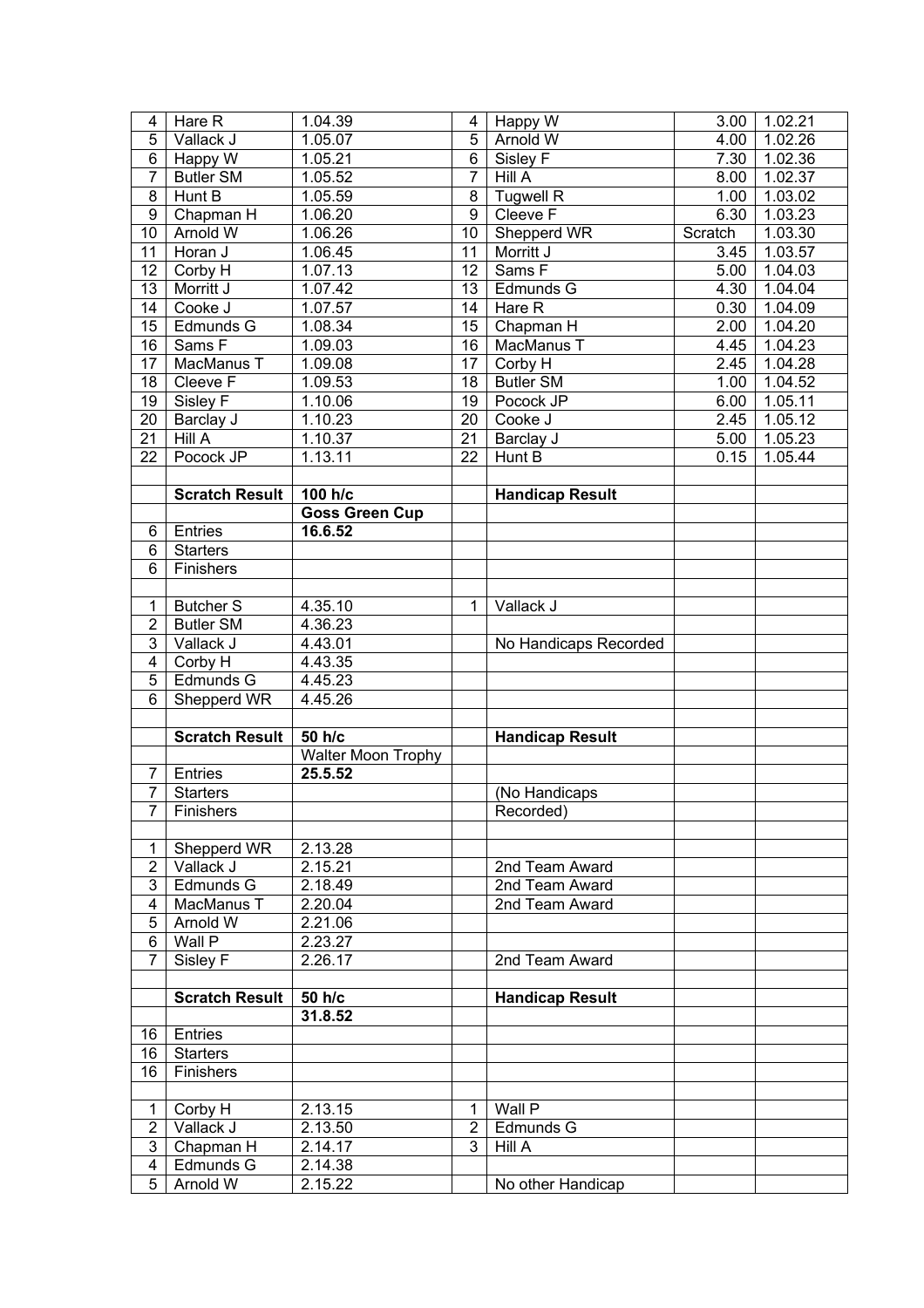| 6                       | Sharp A               | 2.15.53              |                 | information recorded   |                   |               |
|-------------------------|-----------------------|----------------------|-----------------|------------------------|-------------------|---------------|
| $\overline{7}$          | Hare R                | 2.16.51              |                 |                        |                   |               |
| 8                       | Taylor J              | 2.17.44              |                 |                        |                   |               |
| $\overline{9}$          | Morritt J             | 2.19.09              |                 |                        |                   |               |
| $\overline{10}$         | Wall P                | 2.20.58              |                 |                        |                   |               |
| 11                      | Sams F                | 2.21.47              |                 |                        |                   |               |
| 12                      | Sisley F              | 2.23.00              |                 |                        |                   |               |
| $\overline{13}$         | Hill A                | 2.24.34              |                 |                        |                   |               |
| 14                      | Diplo W               | 2.26.26              |                 |                        |                   |               |
| 15                      | Osborn T              | 2.26.51              |                 |                        |                   |               |
| $\overline{16}$         | Perry D               | 2.30.10              |                 |                        |                   |               |
|                         |                       |                      |                 |                        |                   |               |
|                         | <b>Scratch Result</b> | 12 hours             |                 | <b>Handicap Result</b> |                   |               |
|                         |                       | <b>Rotherham Cup</b> |                 |                        |                   |               |
| 6                       | Entries               | 14.9.52              |                 |                        |                   |               |
| $\overline{6}$          | <b>Starters</b>       |                      |                 |                        |                   |               |
| 5                       | Finishers             |                      |                 |                        |                   |               |
|                         |                       |                      |                 |                        |                   |               |
| 1                       | Corby H               | 228.42               | $\mathbf{1}$    | Edmunds G              |                   |               |
| $\overline{2}$          | Vallack J             | 227.77               |                 | (No other Handicap     |                   |               |
| $\overline{3}$          | Edmunds G             | 224.90               |                 | information recorded)  |                   |               |
| $\overline{\mathbf{4}}$ | Shepperd WR           | 217.59               |                 |                        |                   |               |
| $\overline{5}$          | Hill A                | 200.94               |                 |                        |                   |               |
|                         |                       |                      |                 |                        |                   |               |
|                         | <b>Scratch Result</b> | 25 h/c               |                 | <b>Handicap Result</b> |                   |               |
|                         |                       | 28.9.52              |                 | <b>Mayne Cup</b>       |                   |               |
| 33                      | Entries               |                      |                 |                        |                   |               |
| 29                      | <b>Starters</b>       |                      |                 |                        |                   |               |
| 23                      | Finishers             |                      |                 |                        |                   |               |
|                         |                       |                      |                 |                        |                   |               |
| 1                       | <b>Stretton R</b>     | 1.03.56              | 1               | Corby H                | 2.45              | 1.02.50R      |
| $\overline{2}$          | Callanan V            | 1.05.20              | $\overline{2}$  | Pocock JP              | 4.30              | 1.03.14MS     |
| $\overline{3}$          | Corby H               | 1.05.35              | 3               | <b>Stretton R</b>      | 0.30              | 1.03.26T      |
| $\overline{4}$          | Sharp A               | 1.07.10              | $\overline{4}$  | Hill A                 | 7.30              | 1.04.25R      |
| $\overline{5}$          | Stocking B            | 1.07.28              | 5               | Stocking B             | 3.00              | 1.04.28MS     |
| $\overline{6}$          | <b>Tugwell M</b>      | 1.07.41              | $\overline{6}$  | Cattermole K           | $\overline{3.00}$ | 1.05.08T      |
| $\overline{7}$          | Vallack J             | 1.07.42              | $\overline{7}$  | Callanan V             | Scratch           | 1.05.20       |
| $\overline{8}$          | Pocock JP             | 1.07.44              |                 | 8   Vallack J          |                   | 2.15 1.05.27R |
| 9                       | Hare R                | 1.07.57              | 9               | Sharp A                | 1.30              | 1.05.40       |
| 10                      | Cattermole K          | 1.08.08              | 10 <sup>1</sup> | <b>Tugwell M</b>       | 2.00              | 1.05.41       |
| 11                      | Jefferies M           | 1.08.22              | 11              | Taylor J               | 4.15              | 1.05.42       |
| 12                      | Corby R               | 1.08.53              | 12              | Sams F                 | 5.30              | 1.05.42       |
| 13                      | Smart J               | 1.09.30              | 13              | Corby R                | 3.00              | 1.05.53       |
| 14                      | Taylor J              | 1.09.57              | 14              | Smart J                | 3.30              | 1.06.00MS     |
| 15                      | Edmunds G             | 1.10.08              | 15              | Cleeve F               | 7.00              | 1.06.16       |
| 16                      | Arnold W              | 1.10.21              | 16              | Arnold W               | 4.00              | 1.06.21       |
| 17                      | Sams F                | 1.11.12              | 17              | Hare R                 | 1.30              | 1.06.27       |
| 18                      | <b>Hill A</b>         | 1.11.55              | 18              | Sisley F               | 7.00              | 1.06.28       |
| 19                      | Stocking A            | 1.12.31              | 19              | Edmunds G              | 3.30              | 1.06.38       |
| 20                      | MacManus T            | 1.12.46              | 20              | Jefferies M            | 1.15              | 1.07.07T      |
| 21                      | Cleeve $\overline{F}$ | 1.13.16              | 21              | MacManus T             | 5.00              | 1.07.46       |
| 22                      | Perry D               | 1.13.18              | 22              | Perry D                | 5.00              | 1.08.18       |
| 23                      | Sisley F              | 1.13.28              | 23              | Stocking A             | 4.00              | 1.08.31       |
|                         |                       |                      |                 |                        |                   |               |
|                         |                       |                      |                 |                        |                   |               |
|                         |                       |                      |                 |                        |                   |               |
|                         |                       |                      |                 |                        |                   |               |
|                         |                       |                      |                 |                        |                   |               |